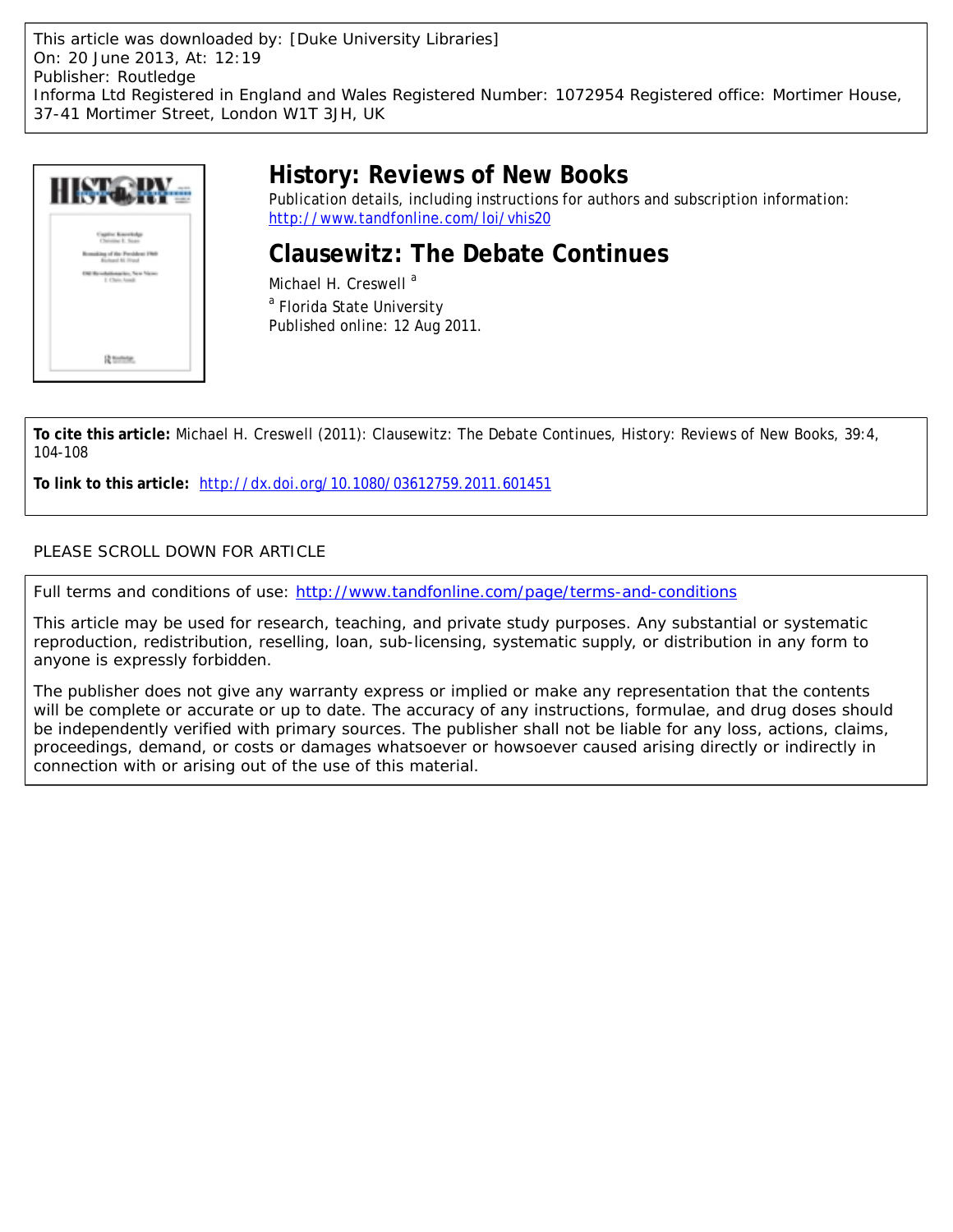# Clausewitz: The Debate Continues

MICHAEL H. CRESWELL

Stephen L. Melton. *The Clausewitz Delusion: How the American Army Screwed Up the Wars in Iraq and Afghanistan (A Way Forward).* Minneapolis: Zenith Press, 2009. 309 pp. \$30.00. ISBN: 978-0-7603- 3713-4.

H. P. Willmott and Michael B. Barrett. *Clausewitz Reconsidered.* Santa Barbara, CA: Praeger Publishers, 2009. 236 pp. \$49.95. ISBN 0-313-36276-9.



arl Philipp Gottfried von Clausewitz<br>
(1780–1831) was a Prussian military offi-<br>
cer, military theorist, and writer on mili-<br>
tary affairs. His most famous work is Vom<br>
Kriege, known in the English-speaking<br>
world as On Wa (1780–1831) was a Prussian military officer, military theorist, and writer on military affairs. His most famous work is *Vom Kriege*, known in the English-speaking world as *On War*. <sup>2</sup> Absent this book, few

today would even know of Clausewitz. Its publication, however, has cemented his place in history, as it remains in print and a topic of debate almost 200 years after his death. Few authors are so fortunate.

Beyond his writing life, Clausewitz was also a man of action. A lifelong solider, he entered the Prussian service at age twelve as a lance corporal and first saw combat at age thirteen, fighting the campaigns of the First Coalition arrayed against revolutionary France. At the peak of his career, in 1818, Clausewitz reached the rank of major general<sup>3</sup> and was named director of the *Kriegsakademie* in Berlin, where he had been a student from 1801 to 1804. In between finishing at the top of his class there and becoming director, he was appointed aide-de-camp to Prince August Ferdinand of Prussia, the commander in chief of the Thirty-fourth Infantry Regiment. More consequentially, Clausewitz became a protégé of Lieutenant General Gerhard von Scharnhorst,

the *Kriegsakademie*'s then head. Under Scharnhorst's mentorship and protection, Clausewitz not only survived politically in the conservative Kingdom of Prussia but also thrived intellectually.<sup>4</sup>

In his position as aide-de-camp, Clausewitz took part in the Battles of Jena-Auerstädt (in October 1806), in which Napoleonic France pummeled the Prussian Army; captured both the crown prince and Clausewitz; and, subsequently, forced Prussia to cede half of its territory. While in captivity in France, Clausewitz had the opportunity to observe another society first-hand and reflect on the catastrophe visited on his own country. Released in late 1807, he resolved to reform his homeland.

Despite his professional accomplishments, Clausewitz remained somewhat on the margins of Prussia's elite throughout his career. He witnessed great events and lived in historic times, yet he was more of an observer than a decision maker or key participant. More important, Clausewitz had acquired a reputation as a radical, a dangerous thing in a conservative state. His supposed radicalism stemmed from his desire to reform the Prussian state. Although Prussia was a great power, it was the least powerful among the European powers, a fact confirmed by its wholesale defeat at the hands of France. Clausewitz believed that Prussia had failed to tap into the great energy and enthusiasm that lay dormant in its people and that this failure helped account for the country's military defeats. He wanted to awaken Prussia's potential by giving the Prussian people a role in the state. This popular energy—nationalism—is what had enabled France to dominate Europe militarily. Creating something similar in Prussia, however, would mean overturning the existing political and social status quo, anathema to those who held power. It is easy to see why Clausewitz was mistrusted.<sup>5</sup>

Thanks to Scharnhorst, however, Clausewitz was promoted and protected politically, holding positions that afforded him time to think and write. Blessed with both a

*Michael H. Creswell is the director of graduate studies in the department of history at the Florida State University.*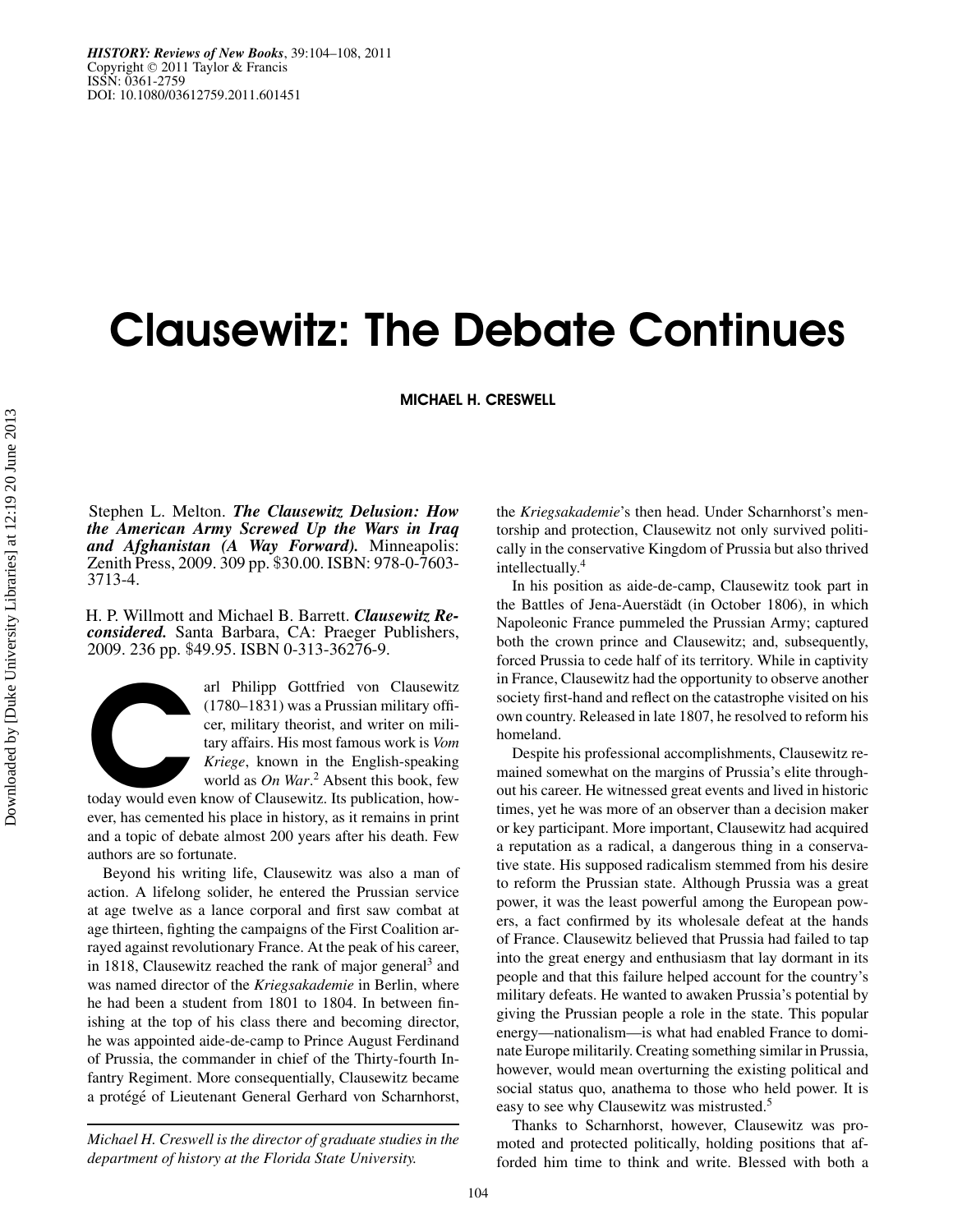philosophic and a practical sensibility, Clausewitz sought to understand, and not merely recount, the great transformation of war unleashed by the French Revolution and exploited by Napoleon. France became a nation in arms, in which everyone contributed to the war effort, willing to fight and die for flag and country. France's new army sought combat in an effort to destroy the enemy army, a stark contrast to the unwieldy monarchial forces of the age of limited warfare, which, instead, tried to maneuver in and out of strong points in order to avoid decisive battles. Unlike many of his contemporaries, Clausewitz did not see the new style of warfare as large-scale chaos. Rather, he tried to strip away the transient elements of war in order to reveal its basic logic and structure.

To this end, he worked over the years on what would eventually become *On War*, putting down the manuscript when duty called him away but always returning to it and further refining his thoughts. He eventually produced an entire draft. Then, he began to generate a fresh copy incorporating his revisions. He never finished these revisions, however, as he succumbed to cholera in 1831. It was left to his widow, Marie, assisted by her brother, Lieutenant General Friedrich Wilhelm von Brühl, and Major Franz August O'Etzel, to publish Carl's unfinished work.<sup>6</sup>

The reception accorded *On War* since its publication has evolved.<sup>7</sup> Initially, its readership was largely limited to Prussia. However, after Prussia's impressive military victories over Austria in 1866 and France in 1870–71, Clausewitz was widely embraced throughout Europe. Chief of the General Staff Helmuth von Moltke, the architect of Prussia's victories in the Austro-Prussian War (1866) and the Franco-Prussian War (1870–71), counted *On War* among his chief intellectual influences. In France, which was on the receiving end of Prussia's newfound military prowess, the French attempted to uncover the roots of their rival's success by reading what the Prussians had read. *On War*, thus, found its way into the curriculum at the *Ecole de Guerre. ´*

Interest in Clausewitz extended into the twentieth century. Ferdinand Foch, marshal of France and supreme commander of the Allied armies in the First World War, had lectured on Clausewitz at the *École de Guerre* in 1901. Across the English Channel, the British journalist and writer Sir Basil Liddell Hart also cited Clausewitz, blaming him for the butchery of the Great War. After their defeat in 1918, the Germans, still licking their wounds, once again turned to Clausewitz for salvation. So, too, did Russia's new leaders: Vladimir Lenin and Leon Trotsky. The former appreciated Clausewitz's subordination of war to policy, whereas the latter endorsed Clausewitz's use of the dialectical method. Lenin's nemesis, Josef Stalin, disagreed, declaring in 1946 that the Prussian was out of date. Yet, after Nikita Khrushchev's denunciation of Stalin in 1956, Clausewitz made a comeback in Soviet thinking, as military writers in the Soviet Union supported his contention that war was fought for political ends and that policy governs strategy.

Ironically, the Cold War also led the West to resurrect Clausewitz. During the administration of Ronald Reagan, Colonel Harry Summers published a book in which he argued that the United States had failed to fight the Vietnam

War in a Clausewitzian manner. This book proved to be popular and influential.<sup>8</sup> When Reagan vowed to rebuild America's military might, Secretary of Defense Casper Weinberger and his then senior military adviser, Colin Powell, turned to Clausewitz to help accomplish this task. Today, Clausewitz is studied at all US service academies.

The main reason *On War* remains an object of study is because of the ideas and concepts found in it. These concepts include *friction*, which Clausewitz describes as anything that slows down the pace of war. Friction can take the form of fatigue, low morale, equipment failure, bad weather, or unyielding terrain. Although one cannot predict in advance exactly what type of friction will occur when and where, it is nonetheless bound to occur, making war a "realm of chance and probability."9

The greatest form of friction, according to Clausewitz, is politics/policy.<sup>10</sup> Those in charge politically decide if and when war will be fought, as well as when to pause the fighting or stop it completely. Because these political decisions lie outside the control of the commander, they are an additional source of friction. This observation leads to another of Clausewitz's enduring aphorisms: "War is merely the continuation of policy with other means."11

For Clausewitz, war was, ultimately, an act of "policy"—i.e., the rational extension of a state's power. Though not a warmonger, Clausewitz saw war as a normal and legitimate expression of state interest. According to this point of view, wars begin, evolve, and end for reasons of policy and politics. Policy and politics are, thus, not external to war but, rather, part of its intrinsic nature. This key insight led Clausewitz to reach his greatest intellectual achievement: the so-called "trinity."

"War," wrote Clausewitz, is "a paradoxical trinity—comprised of primordial violence, hatred, and enmity, which are to be regarded as a blind natural force; of the play of chance and probability within which the creative spirit is free to roam; and of its element of subordination, as an instrument of policy, which makes it subject to pure reason alone."12 Each of these three elements—rational, arational, and irrational—is mainly associated with one segment of society: the rational element with the government, which provides the reason for the war; the arational element with the commander and his army, who operate in chance and uncertainty; and the irrational element with the people, who provide the conflict with passion.<sup>13</sup> Together, these three elements comprise the political aspect of war.

The relationship between these three tendencies varies. Therefore, the statesmen's task is to ensure equilibrium, as any imbalance can lead to military defeat. Clausewitz cautioned that any theory that ignores an element of the trinity is "useless." The task he set himself was to "develop a theory that maintains a balance between these three tendencies, like an object suspended between three magnets."14

This task is both supremely important and very difficult. War involves interaction between two sides' trinities, with each side attempting to manage the shifting relationship between the elements of its own trinity and also to influence its adversary's trinity. The fluctuation of these tendencies is inherently unpredictable, ebbing and flowing during the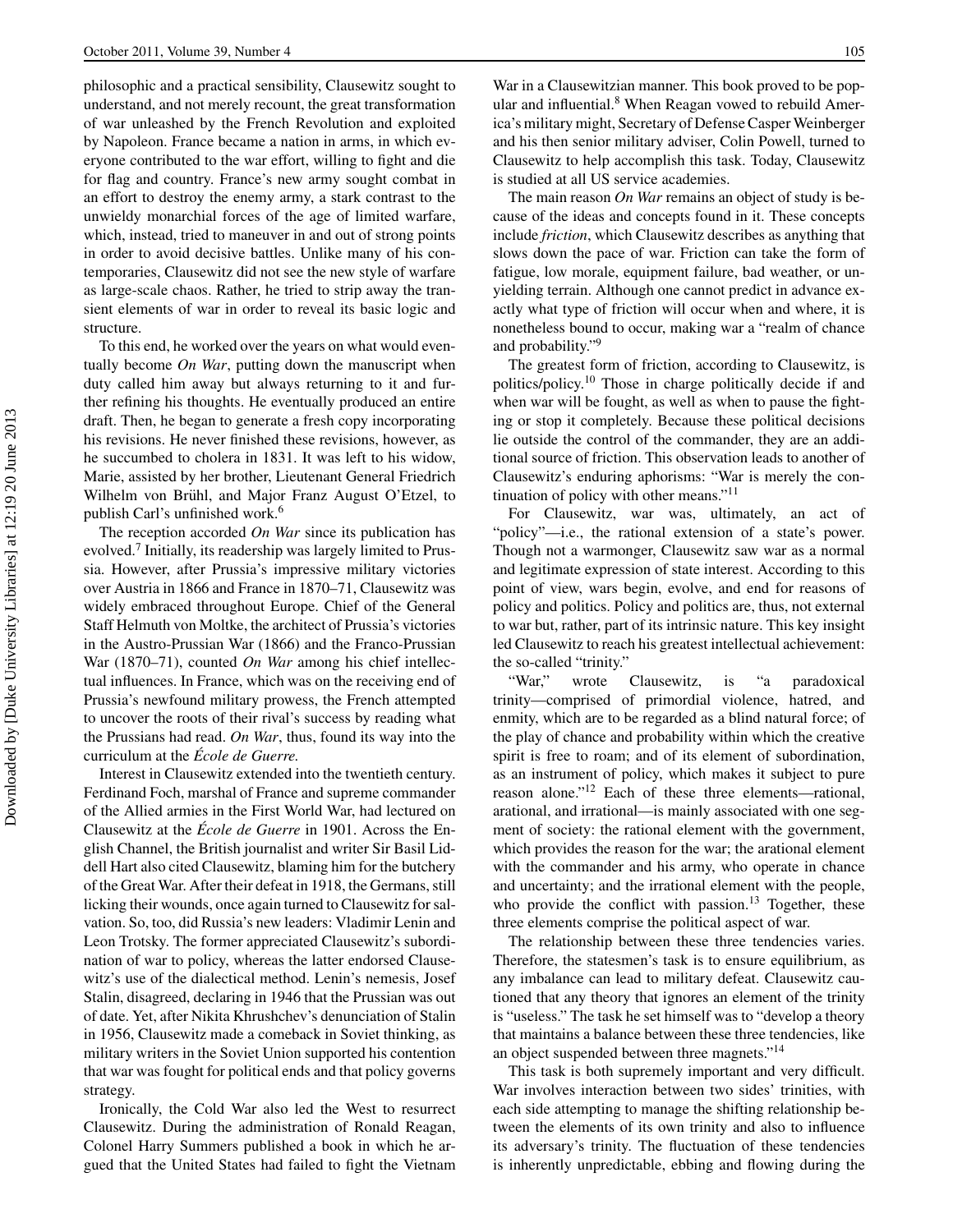conflict. It is this dynamic that gives war its daunting complexity, rendering it difficult to understand, much less to fight.

These and other insights have given *On War* classic status. Like any canonical work, it is the subject of much debate. As one scholar notes,

Clausewitz has long been a polarizing figure. Notwithstanding their rather different interpretations of *On War*, soldiers, statesmen, and scholars such as Moltke the Elder, Gen Colin Powell, and Sir Michael Howard have praised its insights and elevated it to the forefront of the strategic canon. Their enthusiasm has been matched by the hostility of writers like Sir Basil Liddell Hart, Sir John Keegan, and Martin van Creveld, who have condemned Clausewitz as bloodthirsty, misguided, and obsolete.15

What accounts for these vastly different views of *On War*? Differing interpretations of Clausewitz's meaning is a major source of these variations. Most obviously, *On War* is unfinished. The first book is the only one Clausewitz was able to revise before his death, so he was unable to incorporate his matured thinking on other aspects of his subject into the work.<sup>16</sup> Confusion also arises regarding when he wrote two notes to supplement the manuscript. The first is a note dated 1827 and the second is an undated and unfinished note in which he wrote that only book one and chapter one was finished. The point in time at which one believes the second note was written can influence one's interpretation of the book.<sup>17</sup>

Another reason for the disparate interpretations is that Clausewitz was as much a philosopher as a strategist. In particular, he employed the dialectical method of reasoning, offering a thesis, then its antithesis, leading to a third thesis: a synthesis. Some readers see the thesis followed by the antithesis as evidence of Clausewitz contradicting himself, rather than as an attempt to arrive at the essence of something by determining the elements that separate the two propositions.<sup>18</sup>

Finally, Clausewitz wrote about his own experiences, which were bound to a particular time and place. A product of the Enlightenment also influenced by the Romantic era, Clausewitz fought in large-scale conventional ground wars before the advent of mechanization and air power, at a time of great upheaval in Europe. In other words, he wrote about what he knew and did not spend much time talking about other forms of warfare. As in many other situations, context explains a great deal.

The debate about Clausewitz continues. In the two books under review, Clausewitz's ideas are reassessed. The author of one book charges and convicts Clausewitz for leading the US Army disastrously astray, whereas the coauthors of the other find *On War* still useful, though out of date.

Retired from active duty with the US Army, Stephen Melton is currently a faculty member at the US Army's Command and General Staff College in Leavenworth, Kansas. He has produced a well-written book, *The Clausewitz Delusion: How the American Army Screwed Up the Wars in Iraq and Afghanistan (A Way Forward)*, that he hopes will stir debate. On this point, he succeeds.

Melton contends that the US Army has historically relied on attrition warfare for its success. Unfortunately, he argues, the army's obsession with Clausewitz has diverted it from a winning strategy and into the predicament in which the country currently finds itself: "We have failed in Iraq because the army no longer understands how offensive wars are won" (9). The author blames Clausewitz for providing a flawed framework that undergirds the army's "neo-Clausewitzian doctrine of Full-Spectrum Operations" (9).<sup>19</sup>

In response, his book is "an attempt to rediscover a framework for understanding warfare that is based on the enduring truths recorded across the broad historical record" (9). He contends that drawing on these lessons will enable the army to resolve the problems that confront it (5–6, 8–9). He proposes the creation of a "single academic agency responsible for seeing, conceptualizing, verifying, and recording, and disseminating a complete and coherent picture of how wars are won at the operational and strategic level" (xiii). This proposition, however, seems doomed from the start.

First, why should the army alone control this agency? After passage of the Goldwater-Nichols Department of Defense Reorganization Act of 1986, joint operations, in which all the US armed forces coordinate their actions, has been enshrined into law.<sup>20</sup> Given that they will take part in any conflict, the other services will surely demand to have a voice in determining how that conflict will be fought.

Second, what specific lessons are to be learned? Many scholars argue that history offers no lessons. It is a grab bag that can be used to prove almost anything.<sup>21</sup> Moreover, the lessons that military professionals draw from earlier conflicts often fit their own preconceived notions.22 Debates continue over every past conflict; how, then, are we then to draw lessons from them to guide us in the heat of current or future wars? In addition, what role will civilian academia play in interpreting the past? Such debates over who has the right to interpret US military history date back to the nineteenth century.<sup>23</sup> Melton's optimism about our ability to draw the correct lessons from history is simply untenable.

Another point Melton advances concerns the use of body counts as a key metric of attrition warfare. He surveys the historical record and notes that there have been instances when societies have been unable to replace those killed by combat (21–24). Melton is to be commended for bravely taking up a topic largely discredited by the Vietnam War. Even if he is correct, though, what practical insight does this concept offer the US Army? Should the army seek to reach a tipping point at which its opponent begins to decline demographically?

To be sure, we live in an era in which the United States will probably not fight any large-scale conventional wars. It is difficult to imagine any opponent playing to the United States' strong suit. Instead, the country will most likely face nonstate actors who attempt to fight asymmetrically. Such actors do not seek conventional victories on the battlefield but, rather, aspire to gain adherents to their political and social agenda. In other words, they fight a battle for hearts and minds.

Accordingly, the liberal application of US firepower against its enemies, with the goal of inducing demographic decline, is a losing strategy. In an age of instantaneous global communication in the hands of millions, massive casualties—including unintended civilian casualties—will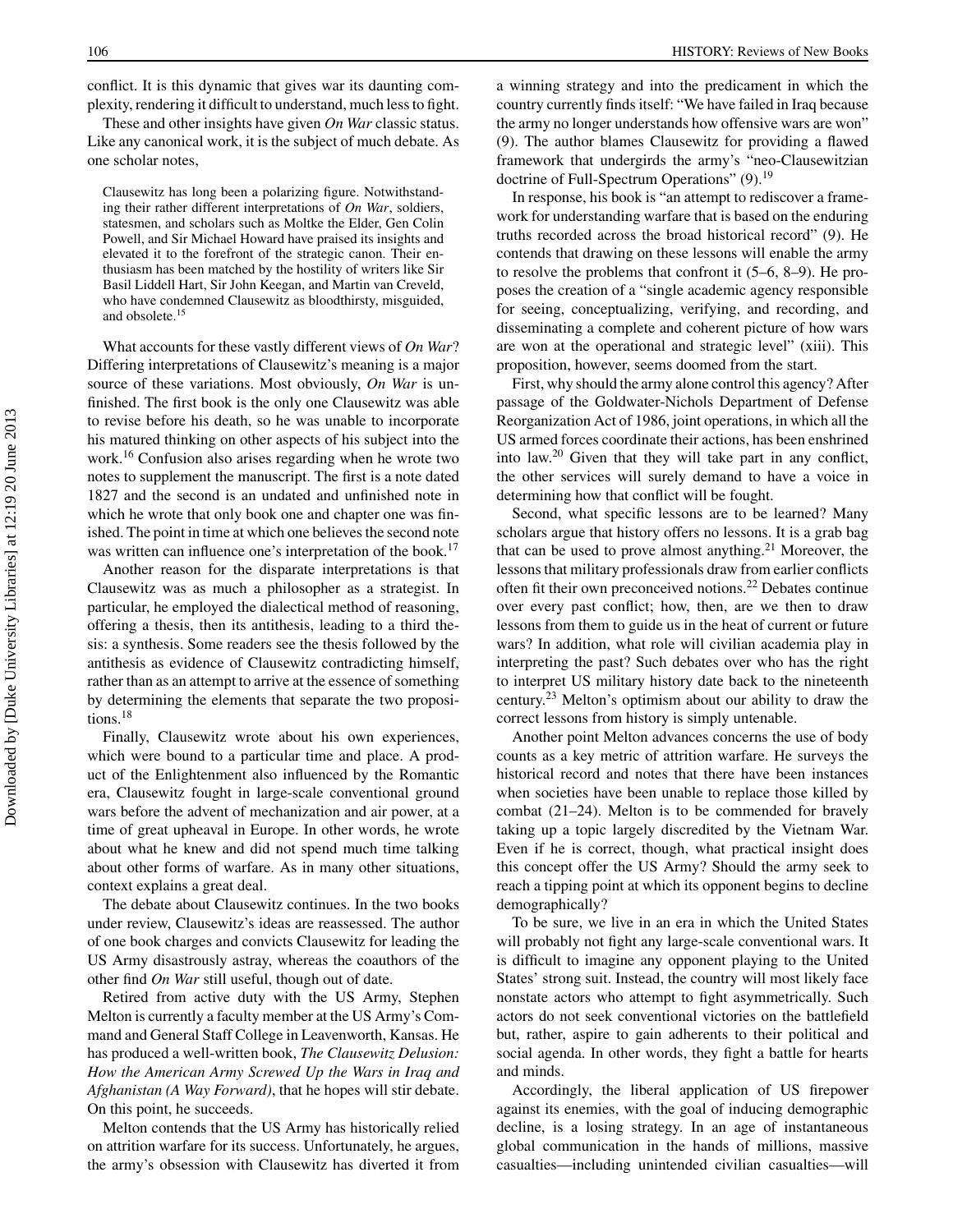only turn international opinion against the United States. For example, highlighting civilian casualties caused by US forces in Afghanistan is one of the Taliban's best recruiting tools.

Yet what of Clausewitz, the man supposedly responsible for inducing mass delusion in the US Army? In fact, Clausewitz seems very much an afterthought in this work. Rather than focusing on Clausewitz, Melton devotes fifty-five pages to providing short accounts of every war the United States has fought, from the Indian Wars through Operation Just Cause in 1992, even throwing in another twenty-two pages describing wars not directly involving the United States. He determines that "attrition warfare seems to be the strategy most likely to bring successful offensive wars to a successful conclusion" (31).

The accounts of these wars are more descriptive than analytical. They also contain little mention of Clausewitz. Although he writes well, Melton draws almost exclusively on textbooks or surveys, not in-depth monographs, to recount these conflicts. Some historians would argue that, because such broad surveys cannot include the nuances of more detailed treatments, the former should be avoided when writing scholarly works.

In addition to including a surfeit of material that might have been profitably omitted, Melton gives Clausewitz short shrift. Although Melton praises concepts such as war as a political instrument, fog, and friction, he excoriates Clausewitz for his "monarchical" vision and "preference for decisive, war-ending battles of annihilation." Moreover, he argues that Clausewitz's theories "proved disastrous for the German nation and Europe"  $(11-14)$ .

Although Clausewitz's ideas are surely not above criticism, they do deserve careful analysis before they are dismissed or blamed for the carnage of the twentieth century. Blaming Clausewitz for the bloodiness of the First World War simply repeats Liddell Hart's interpretive mistakes.<sup>24</sup> Blaming him for the horrors of the Second World War is quite a stretch, as well. As Hew Strachan notes, Hitler had his own take on Clausewitz. Hitler told an audience, "Not all of you have read Clausewitz, and, if you have read it you have not understood it and realized how to apply it to the future. Clausewitz writes that recovery is still always possible after a heroic collapse *...* It is always better, indeed necessary, to embrace an end with horror than to suffer horror without end."<sup>25</sup> Surely, this was an attempt by Hitler to justify his own beliefs, not a dispassionate effort to derive insight simply for the sake of knowledge. People often cite *On War* to suit their own agendas. Liddell Hart and Hitler were no different in this respect. A similar lack of searching analysis of Clausewitz's ideas is the overwhelming flaw in Melton's book.<sup>26</sup>

The second book is H. P. Willmott and Michael B.Barrett's *Clausewitz Reconsidered*. A lecturer with the Greenwich Maritime Institute at the University of Greenwich, Willmot will be familiar to many readers because of his well-known and well-received works on the Second World War. Willmott's coauthor, Michael Barrett, is a retired brigadier general in the US Army Reserves who teaches history at The Citadel. He is the author of *Operation* *Albion: The German Conquest of the Baltic Islands* (Indiana University Press, 2008).

Although these authors acknowledge *On War* as a classic, they say it is outdated because of the developments in war that have occurred since its publication. Clausewitz focused on state-led conventional war, they write, but we live in an age when borders are blurred and nonstate actors play key roles in world politics. The authors' goal in writing the book is to provide "not an alternative to *On War* but what is hopefully complementary" by examining wars since Clausewitz's time (189).

Given this goal, the title is misleading. Instead of reconsidering Clausewitz, Willmott and Barrett say very little about him. Readers must wait until page 139 before the authors return to their main purpose. Even here, they mention Clausewitz only briefly before moving on. Curiously, the book's bibliography lists some of the newest works on Clausewitz, but none of them are cited.<sup>27</sup> More importantly, the coauthors, in a way similar to Melton, fail to subject Clausewitz's ideas to any sustained critical analysis.

What readers get instead is something akin to a military history textbook with running commentary. The authors range far and wide in their coverage, skipping from war to war, often within the span of a couple of pages. It is hard to detect any intellectual thread linking these conflicts. Rather, the authors focus on providing exact amounts, figures, and dates, leaving the reader a bit overwhelmed. They also discuss subjects other than war, including population growth, income inequality, urban ills, oil reserves, etc. The authors are correct in describing their work as a "screed" (x, 153).

In fact, Clausewitz discusses unconventional conflicts, at least in broad strategic terms, as well as unconventional warriors such as the Tartars. Although he offers little specific advice about how to conduct counterinsurgency operations in Afghanistan, he does provide useful insights into the general dynamics of unconventional wars, which, in his view, were simply a variation of war in its broadest sense.

More generally, these two books are examples—and not particularly strong ones—of two "classic" attacks on Clausewitz.<sup>28</sup> The first treats Clausewitz as a straw man, blaming *On War* for a variety of failings of a contemporary military organization without bothering to determine whether those failings actually have anything to do with Clausewitz's ideas. John Keegan's *A History of Warfare* is the best known example of this kind of critique.<sup>29</sup> Melton seems not to have read Clausewitz any more carefully than Keegan. The second kind of attack treats Clausewitz as an antique—interesting, but not applicable to the unconventional conflicts we face today. Martin van Creveld's *The Transformation of War* is the best example of this genre.<sup>30</sup>

Clausewitz's ideas, like those of anyone else, should remain open to challenge and criticism. He wrote primarily about what he knew: the large-scale conventional wars of the eighteenth and nineteenth centuries.<sup>31</sup> As a result, air power obviously falls outside of his purview. Naval power was an important part of warfare even before Clausewitz's time, yet it, too, finds scarce mention in *On War*. It is for this reason that Sir Julian Corbett wrote *Some Principles of Maritime Strategy*. In that work, Corbett attempted to do for